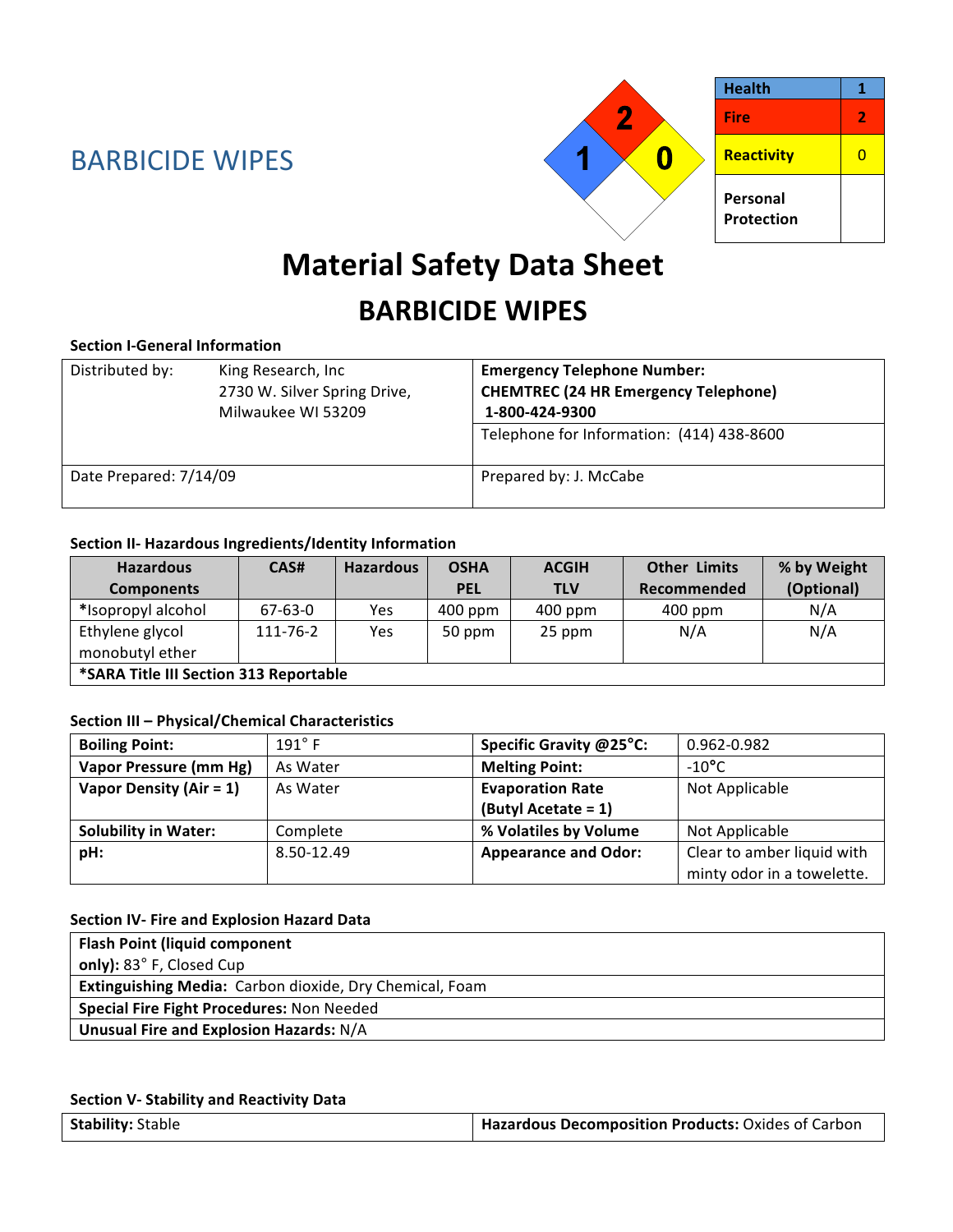# **BARBICIDE WIPES MSDS**

| Hazardous Polymerization: Will not occur              | <b>Incompatibilities:</b> Acids and Alkalines (neutralize active) |
|-------------------------------------------------------|-------------------------------------------------------------------|
| <b>Conditions to Avoid:</b> Temperatures above 120° F |                                                                   |

#### **Section VI – Health Hazard Data**

| <b>Routes of Entry:</b>                                                                                    |  |  |
|------------------------------------------------------------------------------------------------------------|--|--|
| *Skin Contact * Eye Contact * Ingestion                                                                    |  |  |
| Carcinogenicity: NO ingredients listed as carcinogens by the NTP (National Toxicology Program) or the IARC |  |  |
| (International Agency for Research on Cancer) or regulated by OSHA.                                        |  |  |
| Health Hazards: Mildly irritating to eyes and lungs.                                                       |  |  |
| <b>Signs and Symptoms of Exposure:</b>                                                                     |  |  |
| Eyes: May cause irritation, redness, blurred vision.<br>٠                                                  |  |  |
| Ingestion: May cause stomach irritation, nausea or discomfort.<br>٠                                        |  |  |
| Inhalation: Mild irritation.<br>$\bullet$                                                                  |  |  |

**Medical Conditions Generally Aggravated by Exposure:** None Known

#### **Section VII‐ First Aid Measures**

#### **Emergency and First Aid Procedures**

- **Inhalation:** Remove to fresh air.
- **Ingestion:** Drink large quantities of water. Do not induce vomiting without medical advice.
- **Skin Contact:** Wash liberally with soap and water. If on clothes, wash before reuse.
- **Eye Contact:** Flush with water for 15 minutes. Seek medical attention if irritation persists.

#### **Section VIII‐ Precautions for Safe Handling and Use**

**Handling:** Avoid ingestion and eye contact. Do not reuse container. **Storage:** KEEP OUT OF REACH OF CHILDREN. Store product in original sealed container at room temperature.

#### **Section IX‐ Accidental Release Measures**

**Spills:** Ventilate area. Wipe up or rinse with tap water. Flush thoroughly with water into sanitary sewer. **Disposal Considerations:** This product is not considered a RCRA Hazardous Waste as identified in Federal Regulations 40 CFR 261. Dispose of product by using in accordance with label directions or in compliance with local, state, and federal laws and regulations (contact local or state environmental agency for specific rules).

#### **Section X‐Control Measures and Personal Protection**

**Ventilation and Respiratory Protection:** General ventilation is normally adequate.

**Engineering Controls: Mechanical (General):** Normally sufficient.

**Local Exhaust:** Not normally needed.

**Skin Protection:** Use gloves if irritation occurs.

**Eye Protection:** Not required when used as directed.

**Work/Hygiene Practices:** N/A